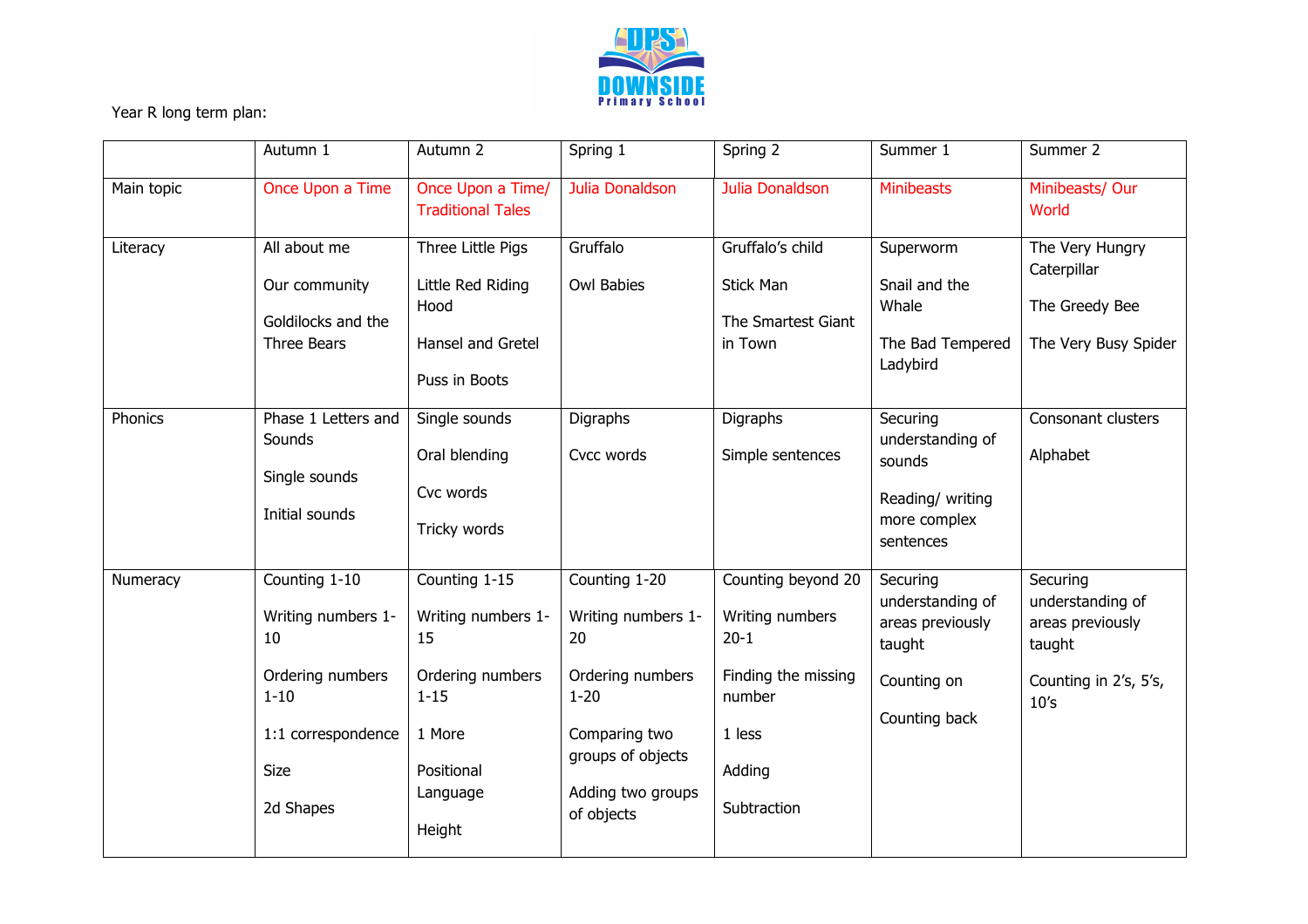|                              |                                                   | Capacity                                  | 2d and 3d shapes                                                                                                                       | Estimation                                                                       |                                                                                     |                                         |
|------------------------------|---------------------------------------------------|-------------------------------------------|----------------------------------------------------------------------------------------------------------------------------------------|----------------------------------------------------------------------------------|-------------------------------------------------------------------------------------|-----------------------------------------|
|                              |                                                   | Patterns                                  | Weight                                                                                                                                 | Length                                                                           |                                                                                     |                                         |
| Understanding the<br>World   | Autumn Walk<br>Family and                         | <b>Winter Walk</b><br><b>Different</b>    | Nature<br>Forests/woods                                                                                                                | <b>Spring Walk</b><br>Communities                                                | Summer Walk<br>Minibeasts                                                           | People who help us<br>Discuss changes,  |
|                              | communities<br>People who help us                 | environments<br>Religion/Beliefs          | Animals/Habitats                                                                                                                       |                                                                                  |                                                                                     | why and how things<br>work.             |
| Computing                    | Technology in role<br>play areas                  | What is<br>technology?                    | I-pads                                                                                                                                 | Pictures and Video                                                               | <b>Typing skills</b>                                                                | Programming                             |
| Expressive Art and<br>Design | Role play                                         | Paint mixing<br>Mixed Media               | Clay/Junk Modelling<br>Drama/Acting                                                                                                    | Role play                                                                        | Learning about<br>artists                                                           | Adapting and<br>reviewing artwork       |
| <b>PSHE</b>                  | Rules<br>Being a good friend<br>Respecting others | Being kind<br>Working together<br>Mind up | How to stay safe<br>Feeling scared/<br>How to be brave<br>Looking after the<br>environment/<br>animals<br>How to be healthy<br>Mind up | How to stay safe<br>Being scared of the<br>dark<br>Getting lost<br>Being helpful | Caring for living<br>things<br>Sharing<br>Friendships<br>How to express<br>feelings | How to be healthy<br>Sharing<br>Mind up |
| PE                           | Gym<br><b>Multiskills</b>                         | Dance<br>Multiskills                      | <b>Indoor Athletics</b><br><b>Multiskills</b>                                                                                          | Gymnastics<br><b>Multiskills</b>                                                 | Tennis<br>Cricket                                                                   | Hockey<br><b>Athletics</b>              |
| Music                        | Pulse, Rhythm and<br>Tempo                        | Pitch (high and low<br>sounds)            | Dynamics (loud and<br>soft sounds)                                                                                                     | Duration (long and<br>short sounds)                                              | Timbre (Exploring<br>sounds that<br>instruments make)                               | Performance skills                      |